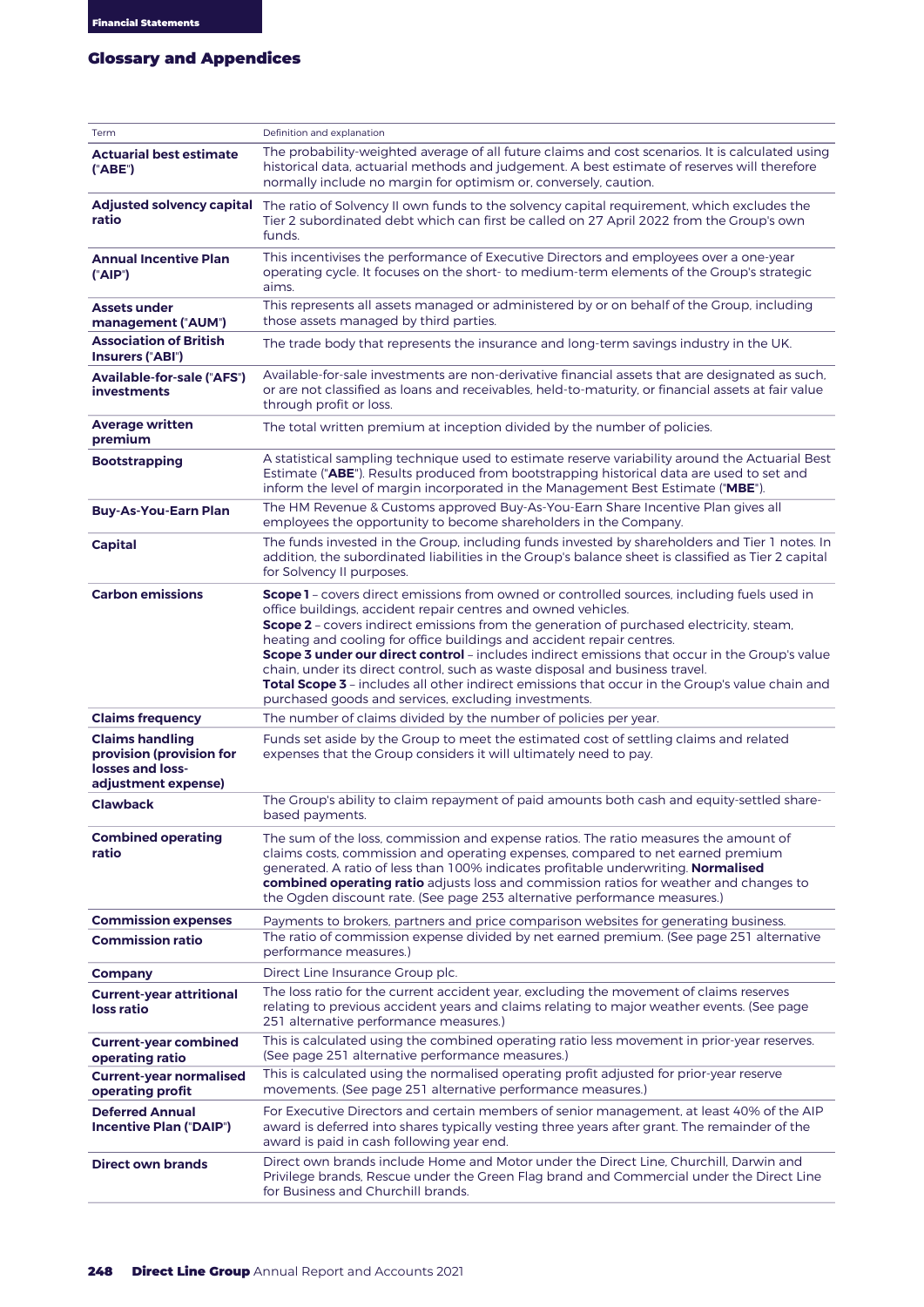| Term                                                                         | Definition and explanation                                                                                                                                                                                                                                                                                                                                                                                               |
|------------------------------------------------------------------------------|--------------------------------------------------------------------------------------------------------------------------------------------------------------------------------------------------------------------------------------------------------------------------------------------------------------------------------------------------------------------------------------------------------------------------|
| <b>Earnings per share</b>                                                    | The amount of the Group's profit after deduction of the Tier 1 coupon payments allocated to<br>each Ordinary Share of the Company.                                                                                                                                                                                                                                                                                       |
| <b>Employee Representative</b><br>Body ("ERB")                               | The forum that represents all employees, including when there is a legal requirement to<br>consult employees.                                                                                                                                                                                                                                                                                                            |
| <b>Expense ratio</b>                                                         | The ratio of operating expenses divided by net earned premium. (See page 251 alternative<br>performance measures.)                                                                                                                                                                                                                                                                                                       |
| <b>Finance costs</b>                                                         | The cost of servicing the Group's external borrowings and including the interest on ROU<br>assets.                                                                                                                                                                                                                                                                                                                       |
| <b>Financial Conduct</b><br><b>Authority ("FCA")</b>                         | The independent body responsible for regulating the UK's financial services industry.                                                                                                                                                                                                                                                                                                                                    |
| <b>Financial leverage ratio</b>                                              | Tier 1 notes and financial debt (subordinated Tier 2 notes) as a percentage of total capital<br>employed.                                                                                                                                                                                                                                                                                                                |
| <b>Financial Reporting</b><br><b>Council</b>                                 | The UK's regulator for the accounting, audit and actuarial professions, promoting<br>transparency and integrity in business.                                                                                                                                                                                                                                                                                             |
| <b>Gross written premium</b>                                                 | The total premiums from insurance contracts that were incepted during the period.                                                                                                                                                                                                                                                                                                                                        |
| <b>Group</b>                                                                 | Direct Line Insurance Group plc and its subsidiaries.                                                                                                                                                                                                                                                                                                                                                                    |
| <b>Incremental borrowing</b><br>rate ("IBR")                                 | The rate of interest that a lessee would have to pay to borrow, over a similar term and<br>security, the funds necessary to obtain an asset of a similar value to the ROU asset in a similar<br>economic environment.                                                                                                                                                                                                    |
| <b>Incurred but not</b><br>reported ("IBNR")                                 | Funds set aside to meet the cost of claims for accidents that have occurred but have not yet<br>been reported to the Group. This includes an element of uplift on the value of claims<br>reported.                                                                                                                                                                                                                       |
| In-force policies                                                            | The number of policies on a given date that are active and against which the Group will pay,<br>following a valid insurance claim.                                                                                                                                                                                                                                                                                       |
| <b>Insurance liabilities</b>                                                 | This comprises insurance claims reserves and claims handling provision, which the Group<br>maintains to meet current and future claims.                                                                                                                                                                                                                                                                                  |
| <b>International</b><br><b>Accounting Standards</b><br><b>Board ("IASB")</b> | A not-for-profit public interest organisation that is overseen by a monitoring board of public<br>authorities. It develops International Financial Reporting Standards ("IFRSs") that aim to<br>make worldwide markets transparent, accountable and efficient.                                                                                                                                                           |
| <b>Investment income</b><br>yield                                            | The income earned from the investment portfolio, recognised through the income statement<br>during the period (excluding unrealised and realised gains and losses, impairments and fair<br>value adjustments) divided by the average assets under management ("AUM"). The average<br>AUM derives from the period's opening and closing balances for the total Group. (See page<br>251 alternative performance measures.) |
| Investment return                                                            | The investment return earned from the investment portfolio, including unrealised and<br>realised gains and losses, impairments and fair value adjustments.                                                                                                                                                                                                                                                               |
| Investment return<br>yield                                                   | The investment return divided by the average AUM. The average AUM derives from the<br>period's opening and closing balances. (See page 251 alternative performance measures.)                                                                                                                                                                                                                                            |
| <b>Long-Term Incentive</b><br>Plan ("LTIP")                                  | Awards made as nil-cost options or conditional share awards, which vest to the extent that<br>performance conditions are satisfied after a period of at least three years.                                                                                                                                                                                                                                               |
| <b>Loss ratio</b>                                                            | Net insurance claims divided by net earned premium. (See page 251 alternative performance<br>measures.)                                                                                                                                                                                                                                                                                                                  |
| <b>Malus</b>                                                                 | An arrangement that permits unvested remuneration awards to be forfeited, when the<br>Company considers it appropriate.                                                                                                                                                                                                                                                                                                  |
| <b>Management's best</b><br>estimate ("MBE")                                 | These reserves are based on management's best estimate, which includes a prudence<br>margin that exceeds the internal ABE.                                                                                                                                                                                                                                                                                               |
| <b>Minimum capital</b><br>requirement ("MCR")                                | The minimum amount of capital that an insurer needs to hold to cover its risks under the<br>Solvency II regulatory framework. If an insurer's capital falls below the MCR then<br>authorisation will be withdrawn by the regulator unless the insurer is able to meet the MCR<br>within a short period of time.                                                                                                          |
| Net asset value                                                              | The difference between the Group's total assets and total liabilities, calculated by subtracting<br>total liabilities (including Tier 1 notes) from total assets.                                                                                                                                                                                                                                                        |
| Net earned premium                                                           | The element of gross earned premium less reinsurance premium ceded for the period where<br>insurance cover has already been provided.                                                                                                                                                                                                                                                                                    |
| Net insurance claims                                                         | The cost of claims incurred in the period less any claims costs recovered under reinsurance<br>contracts. It includes claims payments and movements in claims reserves.                                                                                                                                                                                                                                                  |
| Net investment income<br>yield                                               | This is calculated in the same way as investment income yield but includes the cost of<br>hedging. (See page 251 alternative performance measures.)                                                                                                                                                                                                                                                                      |
| Net promoter score<br>("NPS")                                                | This is an index that measures the willingness of customers to recommend products or<br>services to others. It is used to gauge customers' overall experience with a product or service,<br>and customers' loyalty to a brand.                                                                                                                                                                                           |
| Ogden discount rate                                                          | The discount rate set by the Lord Chancellor and used by courts to calculate lump sum<br>awards in bodily injury cases.                                                                                                                                                                                                                                                                                                  |